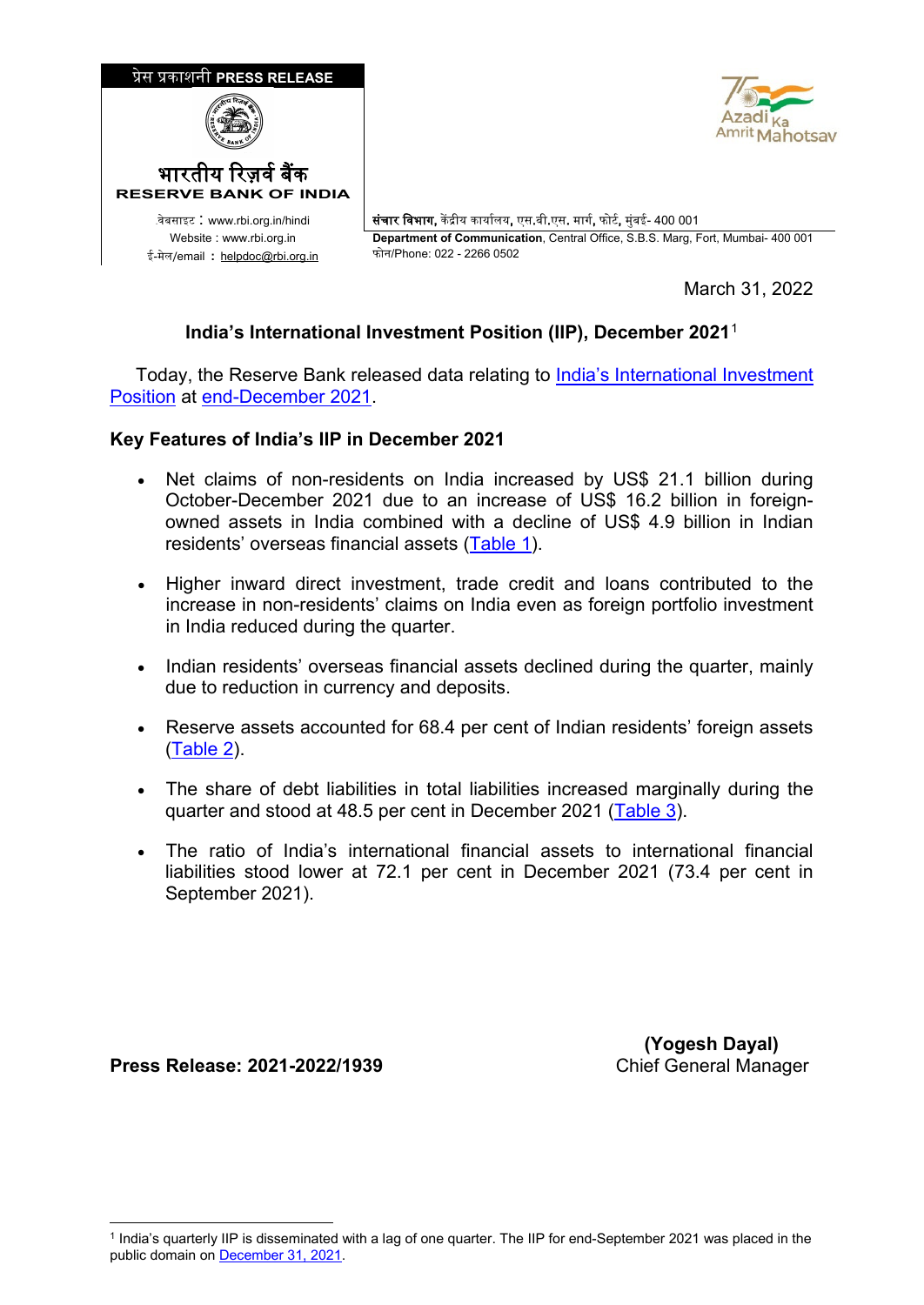<span id="page-1-0"></span>

|                                       |                      |                       |                       |                | (US \$ billion)      |  |  |
|---------------------------------------|----------------------|-----------------------|-----------------------|----------------|----------------------|--|--|
| <b>Period</b>                         | <b>Dec-20</b><br>(R) | <b>Mar-21</b><br>(PR) | <b>Jun-21</b><br>(PR) | Sep-21<br>(PR) | <b>Dec-21</b><br>(P) |  |  |
| Net IIP (A-B)                         | $-345.2$             | $-355.3$              | $-331.1$              | $-336.8$       | $-357.9$             |  |  |
| A. Assets                             | 852.4                | 859.4                 | 895.1                 | 931.1          | 926.2                |  |  |
| 1. Direct Investment                  | 190.9                | 193.9                 | 199.3                 | 202.6          | 206.4                |  |  |
| 1.1 Equity and investment fund shares | 122.5                | 122.7                 | 125.3                 | 126.9          | 129.3                |  |  |
| 1.2 Debt instruments                  | 68.4                 | 71.2                  | 74.0                  | 75.7           | 77.1                 |  |  |
| 2. Portfolio Investment               | 6.3                  | 7.9                   | 7.9                   | 8.6            | 9.7                  |  |  |
| 2.1 Equity and investment fund shares | 2.5                  | 2.3                   | 3.1                   | 4.6            | 6.4                  |  |  |
| 2.2 Debt Securities                   | $\overline{3.8}$     | 5.6                   | 4.8                   | 4.0            | $\overline{3.3}$     |  |  |
| 3. Other Investment                   | 69.4                 | 80.6                  | 76.8                  | 84.5           | 76.5                 |  |  |
| 3.1 Trade Credit                      | $\overline{3.2}$     | 5.6                   | 7.9                   | 11.8           | 12.9                 |  |  |
| 3.2 Loans                             | 10.6                 | 13.3                  | 13.6                  | 10.8           | 8.9                  |  |  |
| 3.3 Currency and Deposits             | 37.3                 | 42.4                  | 35.9                  | 42.3           | 34.8                 |  |  |
| 3.4 Other Assets                      | 18.3                 | 19.3                  | 19.4                  | 19.6           | 19.9                 |  |  |
| 4. Reserve Assets                     | 585.8                | 577.0                 | 611.1                 | 635.4          | 633.6                |  |  |
| <b>B.</b> Liabilities                 | 1197.6               | 1214.7                | 1226.2                | 1267.9         | 1284.1               |  |  |
| 1. Direct Investment                  | 480.3                | 482.2                 | 493.8                 | 506.9          | 514.3                |  |  |
| 1.1 Equity and investment fund shares | 454.6                | 456.9                 | 468.0                 | 480.8          | 487.9                |  |  |
| 1.2 Debt instruments                  | 25.7                 | 25.3                  | 25.8                  | 26.1           | 26.4                 |  |  |
| 2. Portfolio Investment               | 270.3                | 278.5                 | 277.8                 | 282.6          | 277.2                |  |  |
| 2.1 Equity and investment fund shares | 170.6                | 177.3                 | 176.2                 | 177.0          | 172.8                |  |  |
| 2.2 Debt securities                   | 99.7                 | 101.2                 | 101.6                 | 105.6          | 104.4                |  |  |
| 3. Other Investment                   | 447.0                | 454.0                 | 454.6                 | 478.4          | 492.6                |  |  |
| 3.1 Trade Credit                      | 102.6                | 100.3                 | 102.1                 | 104.4          | 113.5                |  |  |
| 3.2 Loans                             | 192.2                | 197.5                 | 197.1                 | 201.1          | 204.0                |  |  |
| 3.3 Currency and Deposits             | 142.5                | 143.8                 | 143.1                 | 142.9          | 143.5                |  |  |
| 3.4 Other Liabilities                 | 9.7                  | 12.4                  | 12.3                  | 30.0           | 31.6                 |  |  |
| Memo item:                            | 71.2                 | 70.7                  | 73.0                  | 73.4           | 72.1                 |  |  |
| <b>Assets to Liability Ratio (%)</b>  |                      |                       |                       |                |                      |  |  |
|                                       |                      |                       |                       |                |                      |  |  |

## **Table 1: Overall International Investment Position of India**

R: Revised PR: Partially revised P: Provisional.

The sum of the constituent items may not add to the total due to rounding off.

## <span id="page-1-1"></span>**Table 2: Composition of International Financial Assets and Liabilities of India**

|                           | Table 2:  Composition of International Financial Assets and Liabilities of India<br>(per cent) |                  |                       |                |                      |
|---------------------------|------------------------------------------------------------------------------------------------|------------------|-----------------------|----------------|----------------------|
| <b>Period</b>             | <b>Dec-20</b><br>(R)                                                                           | $Mar-21$<br>(PR) | <b>Jun-21</b><br>(PR) | Sep-21<br>(PR) | <b>Dec-21</b><br>(P) |
| A. Assets                 |                                                                                                |                  |                       |                |                      |
| 1. Direct Investment      | 22.4                                                                                           | 22.6             | 22.3                  | 21.8           | 22.3                 |
| 2. Portfolio Investment   | 0.7                                                                                            | 0.9              | 0.9                   | 0.9            | 1.0                  |
| 3. Other Investment       | 8.2                                                                                            | 9.4              | 8.5                   | 9.1            | 8.3                  |
| 4. Reserve Assets         | 68.7                                                                                           | 67.1             | 68.3                  | 68.2           | 68.4                 |
| <b>Assets/Liabilities</b> | 100.0                                                                                          | 100.0            | 100.0                 | 100.0          | 100.0                |
| <b>B.</b> Liabilities     |                                                                                                |                  |                       |                |                      |
| 1. Direct Investment      | 40.1                                                                                           | 39.7             | 40.3                  | 40.0           | 40.0                 |
| 2. Portfolio Investment   | 22.6                                                                                           | 22.9             | 22.6                  | 22.3           | 21.6                 |
| 3. Other Investment       | 37.3                                                                                           | 37.4             | 37.1                  | 37.7           | 38.4                 |